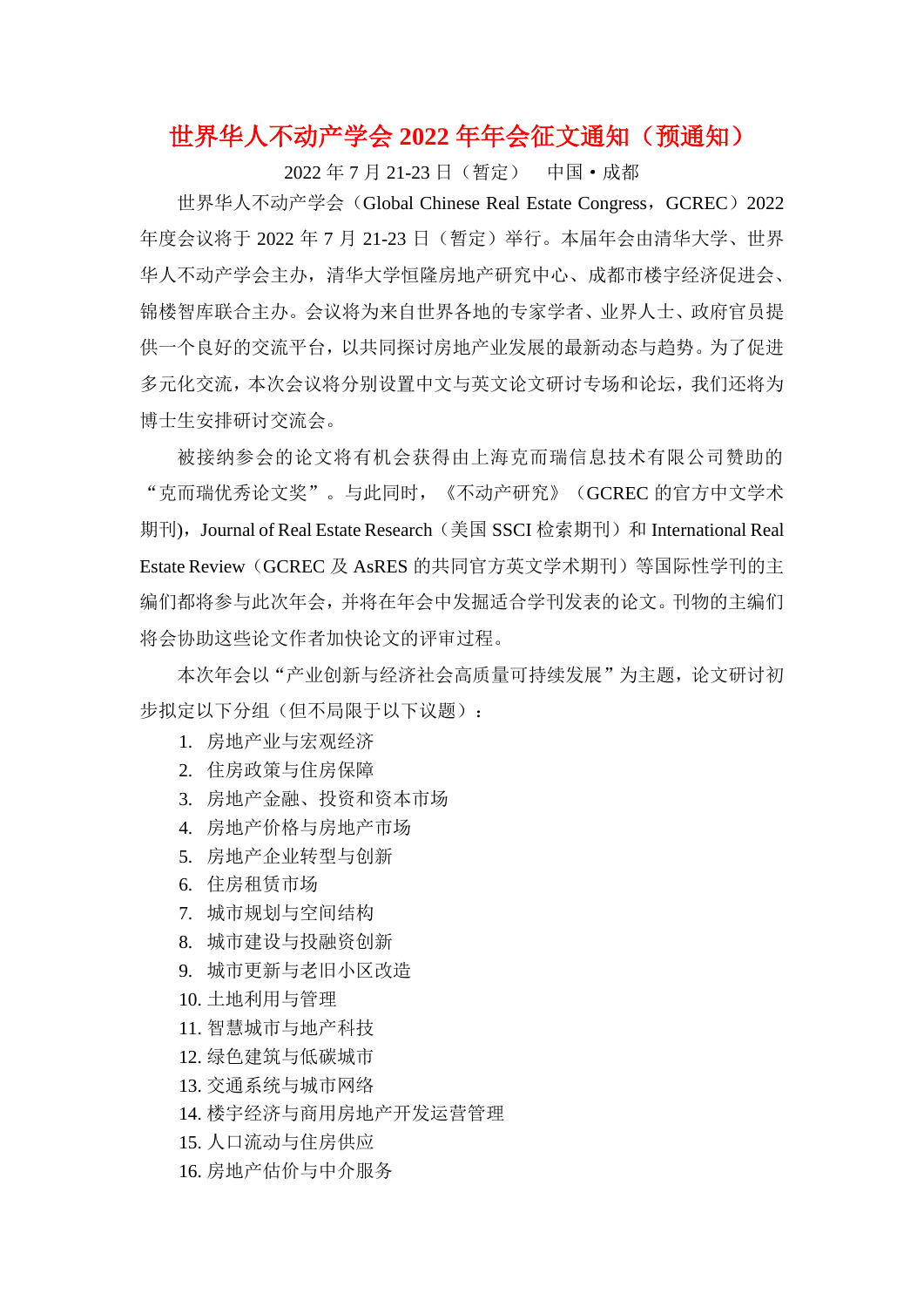如果您有意在会议上报告论文(或担任分组研讨主持人或论文评论人),请 于 **2022** 年 **3** 月 **31** 日之前将论文摘要(或者全文)以电子邮件方式发送至大会邮 箱: [gcrec2022@163.com](mailto:gcrec2022@163.com)。

受疫情影响,所有拟参会人员均需要填写报名表,以便我们提前准备。报名 表可以通过以下任意一种方式提交:

方式一:点击链接或扫描二维码

**<https://www.wjx.cn/vj/QoaH3Cl.aspx>**



## 方式二:填写报名表信息,发送至大会邮箱

#### **[gcrec2022@163.com](mailto:gcrec2022@163.com)**

| 姓名                   |                                                                    |
|----------------------|--------------------------------------------------------------------|
| 单位                   |                                                                    |
| 职务                   |                                                                    |
| Email                |                                                                    |
| 入境证件类型<br>(境外人员选择 √) | 护照<br>港澳居民来往内地通行证<br>$\vert \ \ \vert$<br>台湾居民来往大陆通行证<br>其他(请具体说明) |
| 入境证件号码<br>(境外人员填写)   |                                                                    |

#### 重要日程:

年 3 月 31 日 递交论文摘要截止 年 3 月 31 日 拟参会人员填写报名表截止 年 4 月 10 日 论文接纳通知 年 5 月 31 日 递交全文参选最佳论文截止 年 6 月 15 日 递交论文全文截止

### 联系方式:

联系人: 张老师 18810050706 刘老师 13810103755

Email: [gcrec2022@163.com](mailto:gcrec2022@163.com)

会议网站:[http://www.cre.tsinghua.edu.cn](http://www.cre.tsinghua.edu.cn/) (网站正在更新中,预计 2022 年 1 月 份上线, 届时请通过网站关注会议信息更新。)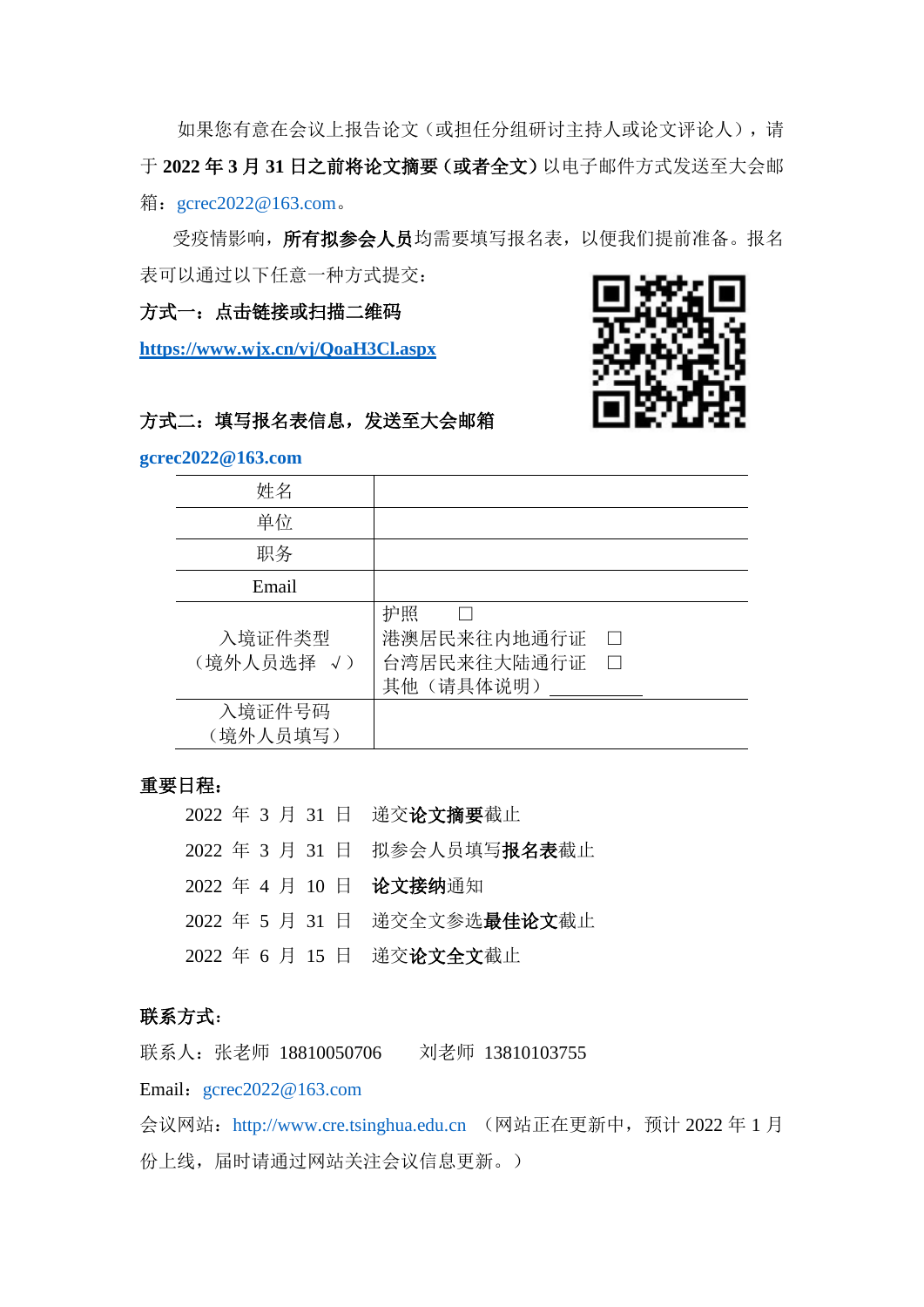# **Global Chinese Real Estate Congress 2022 Annual Conference**

## **21-23 July (provisional), 2022, Chengdu, China**

## **First Call for Papers**

The Global Chinese Real Estate Congress (GCREC) 2022 Annual Conference will be held in Chengdu, China, on July 21-23, 2022. This conference is hosted by Tsinghua University and GCREC, and jointly sponsored by Hang Lung Center for Real Estate of Tsinghua University, Chengdu Association of Building Economy Promotion, and Resplendent Building Think Tank.

This conference focuses on the theme of "Industrial Innovation and High-Quality, Sustainable Development of Economy and Society". It aims to serve as a platform for scholars, practitioners, and government officials from all over the world to exchange ideas on the development of the real estate industry. There will be both Chinese and English paper sessions and one special session for Ph.D. students.

Papers accepted by the conference will be considered for selection of the CRIC Best Paper Awards sponsored by CRIC Shanghai Information Technology Co., LTD. The editors of the *Journal of Real Estate Research* (an SSCI journal, in English) and the *International Real Estate Review* (the official journal of AsRES and GCREC, in English) will attend this conference, seeking to identify papers that may be suitable for the journals. The editors will also help to speed up the review process of these papers.

## **The conference will cover, but are not limited to the following topics:**

- 1. Real estate industry and the macroeconomy
- 2. Housing policies and affordable housing system
- 3. Real estate finance and capital market
- 4. Real estate price and real estate market
- 5. Transformation and innovation of real estate enterprises
- 6. Rental housing market
- 7. Urban planning and spatial structure
- 8. Innovation of urban development investment and financing
- 9. Urban renewal and old community renewal
- 10. Land use and management
- 11. Smart city and property technology
- 12. Green building and low-carbon city
- 13. Transportation system and urban network
- 14. Commercial real estate development and operation management
- 15. Population mobility and housing supply
- 16. Real estate appraisal and real estate agency

If you would like to present a paper at the conference, please send the abstract and relevant information to [gcrec2022@163.com](mailto:gcrec2022@163.com) before March 31, 2022.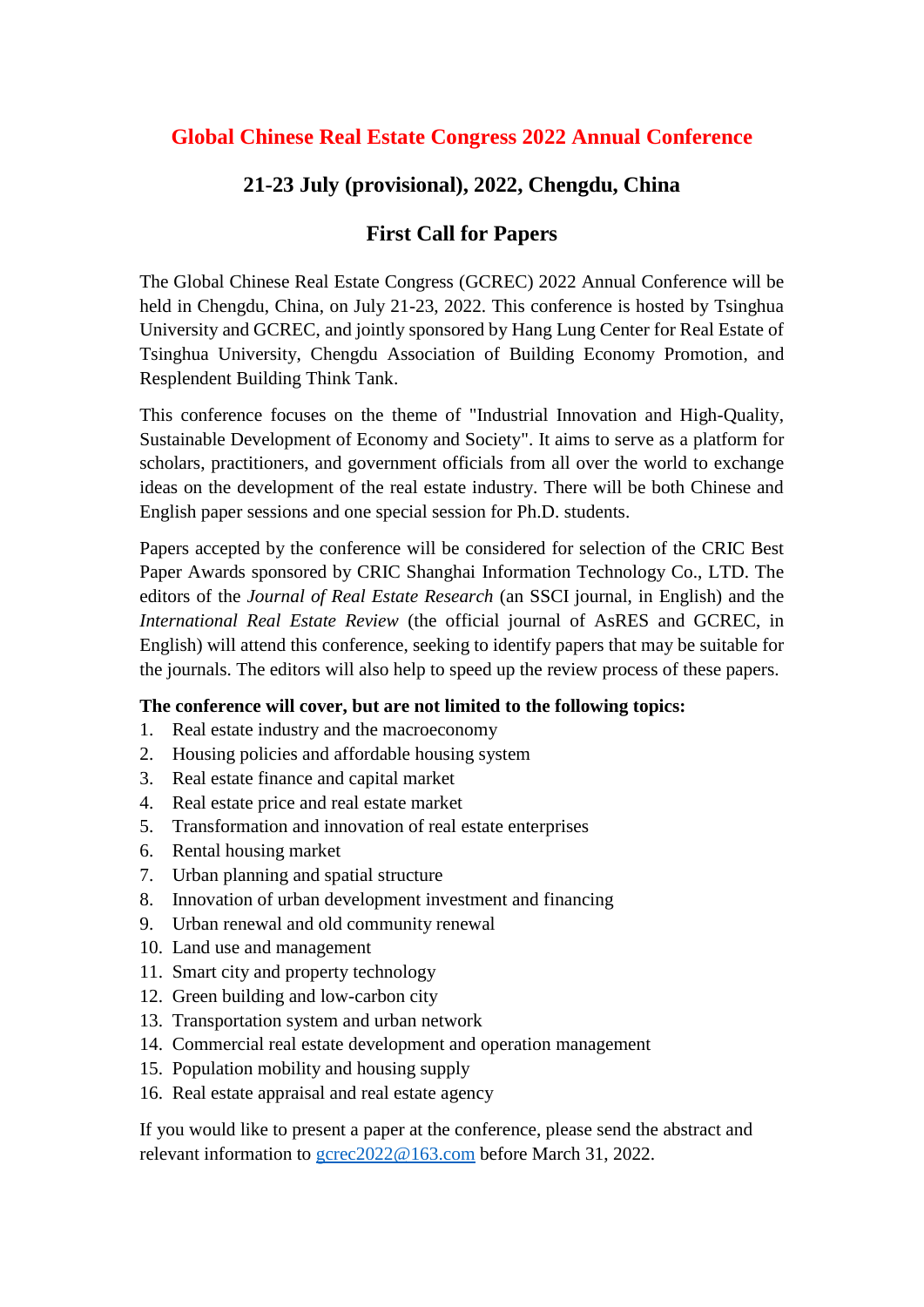Affected by COVID-19, **all participants** need to fill in the application form. Thank you for your support.

**Method 1: click the link, or scan the QR code** <https://www.wjx.cn/vj/QoaH3Cl.aspx>



## **Method 2: fill in the following application form and send it to** [gcrec2022@163.com](mailto:gcrec2022@163.com)

| Name                                                   |                                                                                                                                                |
|--------------------------------------------------------|------------------------------------------------------------------------------------------------------------------------------------------------|
| Affiliation                                            |                                                                                                                                                |
| Title                                                  |                                                                                                                                                |
| E-mail                                                 |                                                                                                                                                |
| Type of Entry<br>Document<br>(For Visitors $\sqrt{}$ ) | Passport<br>Mainland Travel Permit for Hong Kong and Macao Residents<br>Mainland Travel Permit for Taiwan Residents<br>Others (Please specify) |
| Identification<br>Number<br>(For Visitors)             |                                                                                                                                                |

## **Important Dates:**

| March 31, 2022 | Deadline for paper or abstract submission                                       |
|----------------|---------------------------------------------------------------------------------|
| March 31, 2022 | Deadline for application form submission                                        |
| April 10, 2022 | Notification of acceptance                                                      |
| May 31, 2022   | Deadline for full paper submission to be considered for the<br>Best Paper Award |
| June 15, 2022  | Deadline for full paper submission                                              |

#### **Contact Information:**

Contacts: Ms. Zhang, +8618810050706; Ms. Liu, +8613810103755

Email: [gcrec2022@163.com](mailto:gcrec2022@163.com)

Website: [http://www.cre.tsinghua.edu.cn](http://www.cre.tsinghua.edu.cn/)

The website is expected to be online in January 2022. Please follow the meeting information update on the website.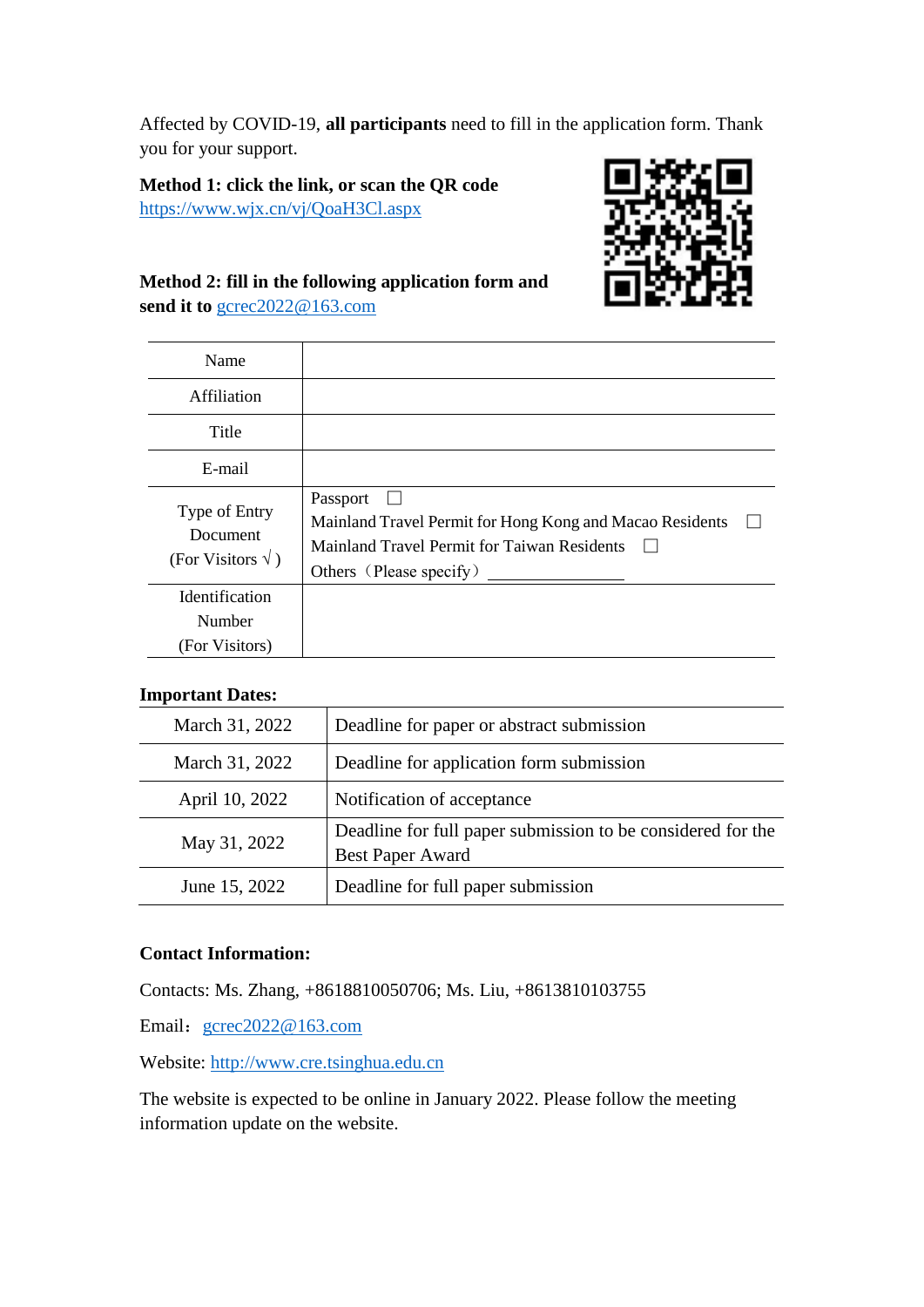世界华人不动产学会 **2022** 年博士生论坛第一次征文通知

2022 年 7 月 21-23 日(暂定) 中国·成都

世界华人不动产学会 (Global Chinese Real Estate Congress, GCREC)将于 2022 年年会期间举办博士生论坛。论坛将于 2022 年 7 月 21-23 日(暂定)在成 都举行,旨在为博士生提供一个与房地产领域知名学者交流其学术研究和职业生 涯规划的机会。

学会欢迎 2022 年注册在读的博士生参加本届论坛。有意参加的博士生必须 由一名世界华人不动产学会理事推荐,并在 2022 年 5 月 31 日前提交一篇尚未在 期刊发表的完整学术论文。学会将严格执行此期限,所有未在期限前提交的论文 将 不 予 考 虑 。 请 将 论 文 以 电 子 邮 件 发 送 至 论 坛 秘 书 处 刘 老 师 邮 箱 (hanglung\_cre@tsinghua.edu.cn)。每位学会理事限推荐一名博士生参加。

论坛委员会将在评选后邀请部分博士生参加论坛并与世界华人不动产学会 理事会成员共进晚餐。与会博士生将在论坛中报告其提交的论文及后续研究方向, 学者将就其研究进行点评,并对博士生毕业后的生涯规划提供建议。

学会欢迎其他所有学生及会员以线上或线下方式参会,但不提供晚餐。所有 提交的论文将参加"2022 最佳不动产博士生论文奖"的评选。一至二篇优胜论文 将于 2022 世界华人不动产学会年会期间颁奖,奖金总额为 3,000 美元。